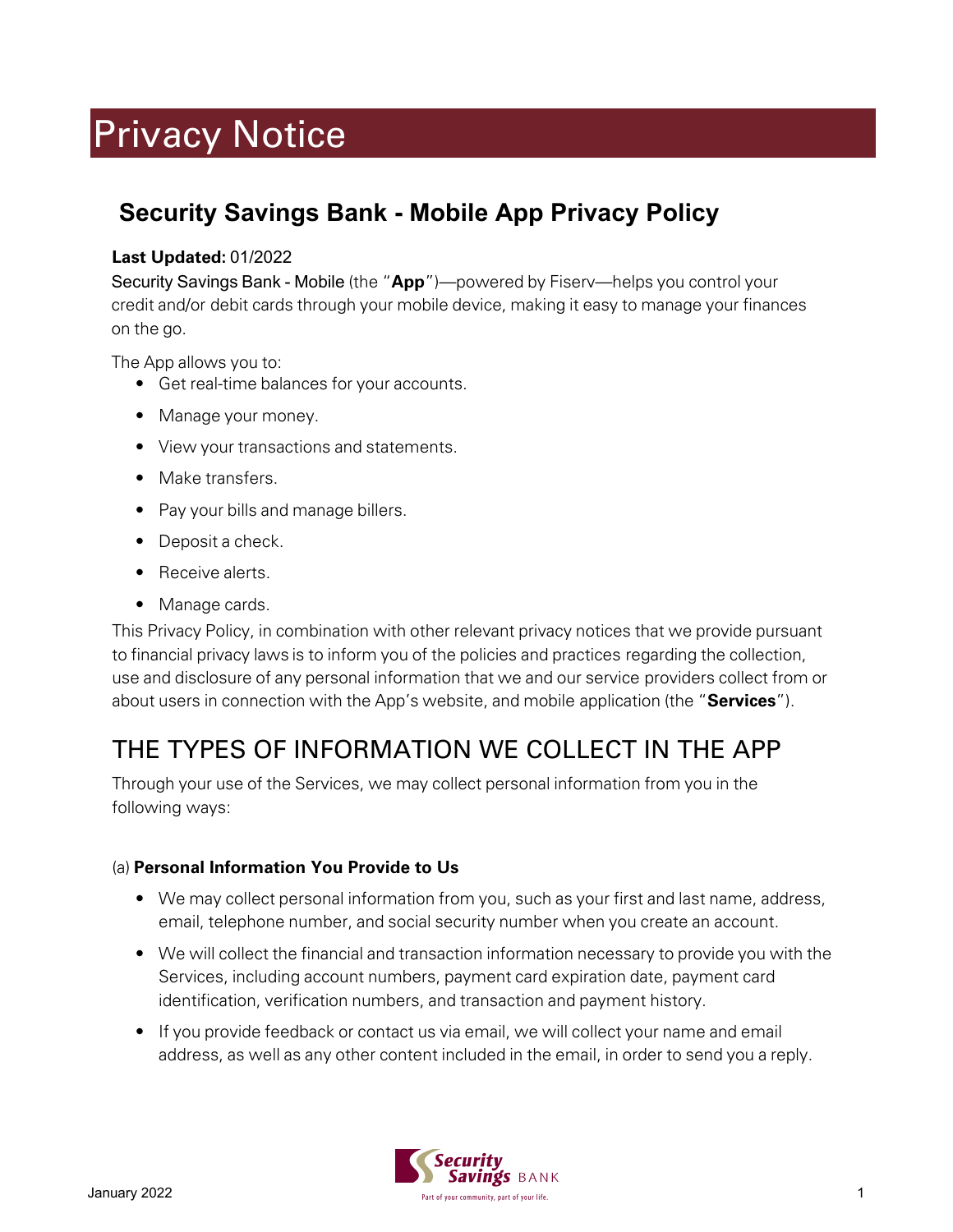• We also collect other types of personal information that you provide voluntarily, such as any information requested by us if you contact us via email regarding support for the Services.

(b) Personal Information Collected from Third Parties—We may collect certain information from identity verification services and consumer reporting agencies, including credit bureaus, in order to provide some of our Services.

(c) Personal Information Collected Via Technology—We and our service providers may automatically log information about you, your computer or mobile device, and your interaction over time with our Services, our communications, and other online services, such as:

- Device data, such as your computer or mobile device's operating system type and version, manufacturer and model, browser type, screen resolution, RAM and disk size, CPU usage, device type, IP address, unique identifiers, language settings, mobile device carrier, radio/ network information, and general location information such as city, state, or geographic area.
- Online activity data, such as pages or screens you viewed, how long you spent on a page or screen, the website you visited before browsing to the Service, navigation paths between pages or screens, information about your activity on a page or screen, access times, and duration of access.
- Cookies, which are text files that websites store on a visitor's device to uniquely identify the visitor's browser or to store information or settings in the browser for the purpose of helping you navigate between pages efficiently, remembering your preferences, enabling functionality, and helping us understand user activity and patterns.
- Local storage technologies, like HTML5 and Flash, that provide cookie-equivalent functionality but can store larger amounts of data, including on your device outside of your browser in connection with specific applications.
- Web beacons, also known as pixel tags or clear GIFs, which are used to demonstrate that a webpage or email was accessed or opened, or that certain content was viewed or clicked.
- Location Information. If you have enabled location services on your phone and agree to the collection of your location when prompted by the Services, we will collect your location information when you use the Services; for example, to provide our fraud detection services. If you do not want us to collect this information, you may decline the collection of your location when prompted or adjust the location services settings on your device.

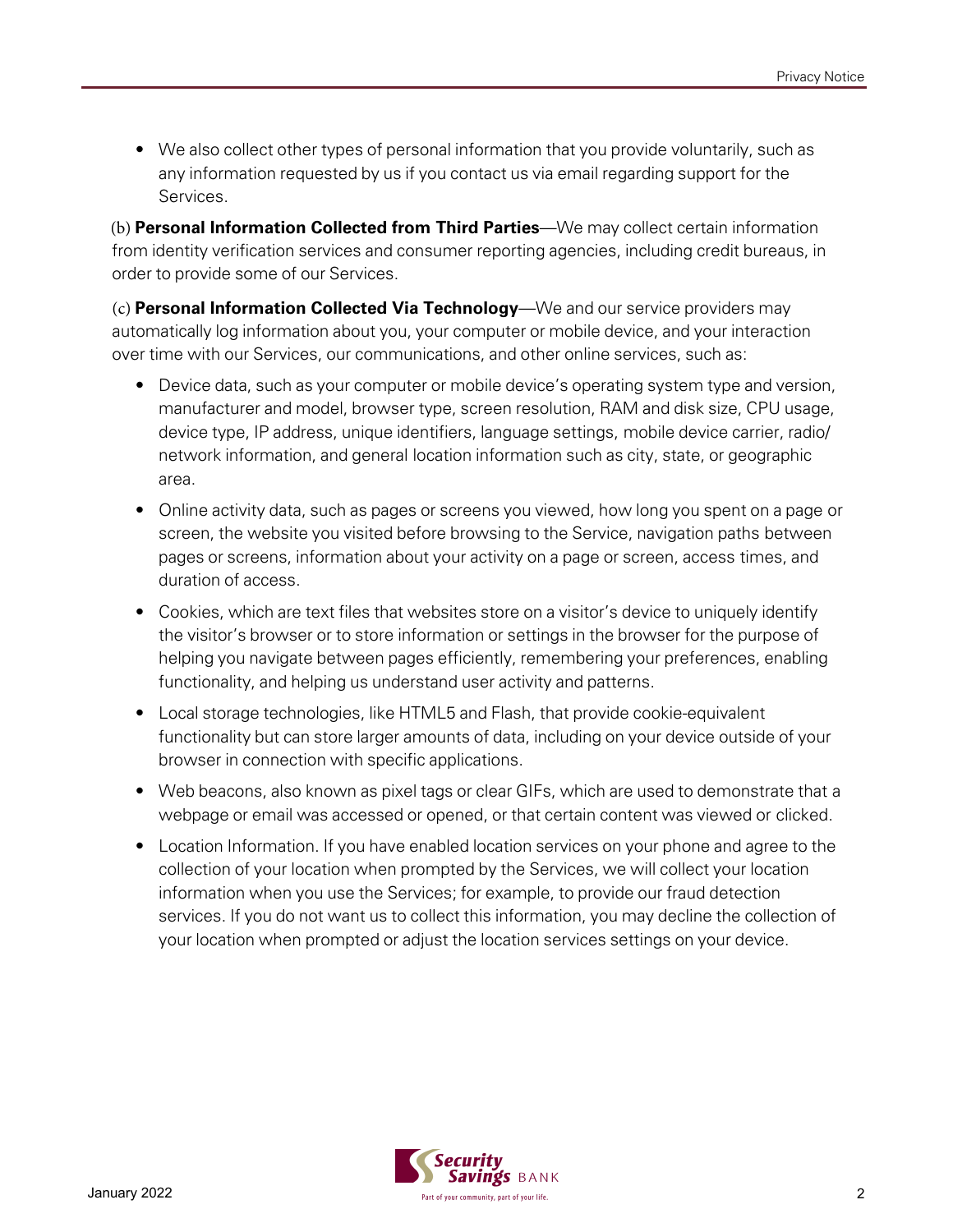#### HOW WE USE YOUR INFORMATION COLLECTED IN THE APP

(a) General Use—In general, we use your personal information collected through your use of the Services to respond to your requests as submitted through the Services, to provide you the Services you request, and to help serve you better. We use your personal information, in connection with the App, in the following ways:

- Facilitate the creation of, and secure and maintain your account;
- Identify you as a legitimate user in our system;
- Provide improved administration of the Services;
- Provide the Services you request;
- Improve the quality of experience when you interact with the Services;
- Send you administrative email notifications, such as security or support and maintenance advisories; and
- Send surveys, offers, and other promotional materials related to the Services.

(b) **Compliance and protection**—We may use your personal information to:

- Comply with applicable laws, lawful requests and legal process, such as to respond to subpoenas or requests from government authorities;
- Protect our, your or others' rights, privacy, safety or property (including by making and defending legal claims);
- Audit our internal processes for compliance with legal and contractual requirements and internal policies;
- Enforce the terms and conditions that govern the Service; and
- Prevent, identify, investigate and deter fraudulent, harmful, unauthorized, unethical, or illegal activity, including cyberattacks and identity theft.

(c) Creation of Non-Identifiable Data—The App may create de-identified information records from personal information by excluding certain information (such as your name) that makes the information personally identifiable to you. We may use this information in a form that does not personally identify you to analyze request patterns and usage patterns to enhance our products and services. We reserve the right to use and disclose non-identifiable information to third parties in our discretion.

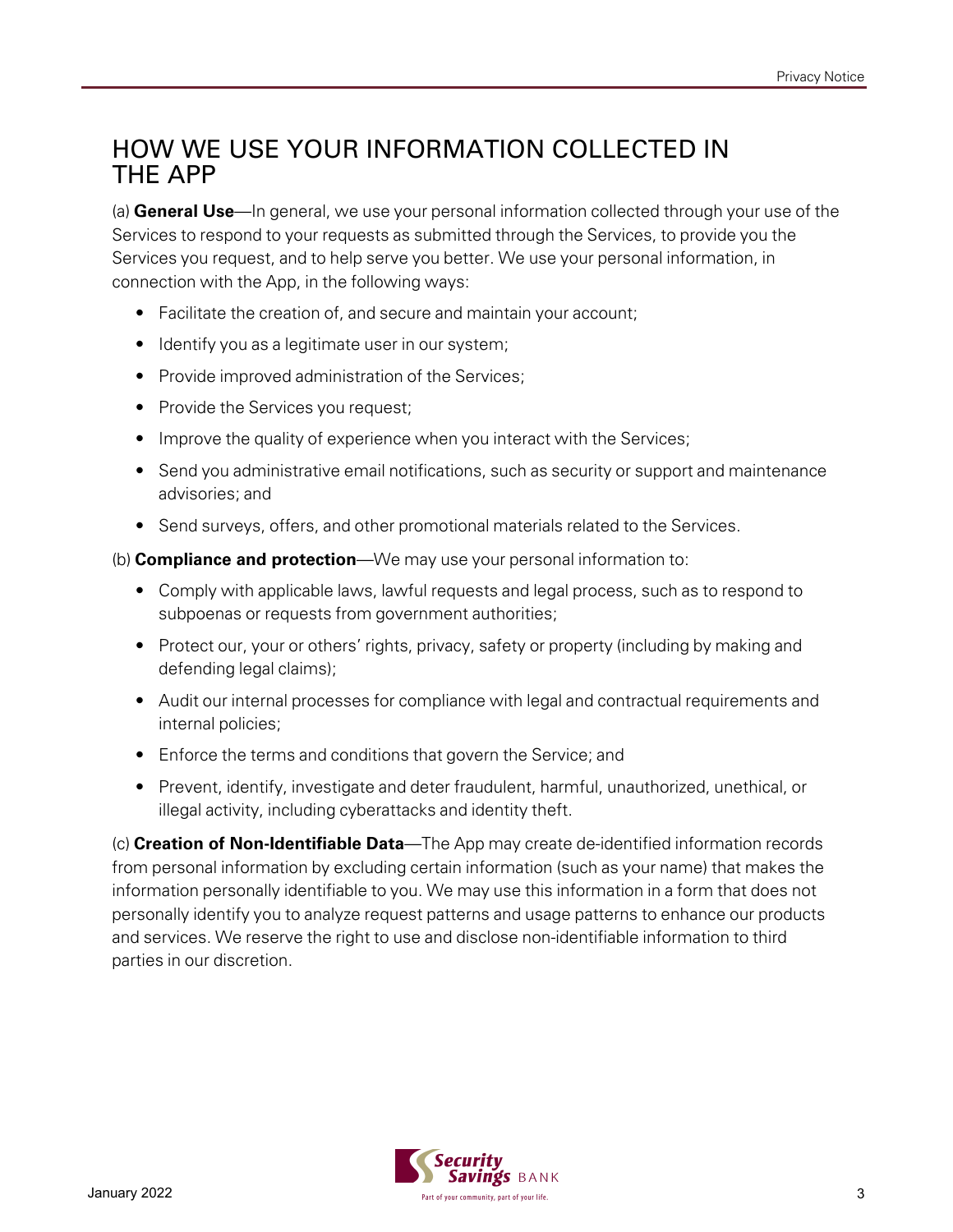# DISCLOSURE OF YOUR PERSONAL INFORMATION

We disclose your personal information collected through your use of the Services as described below.

(a) In Accordance with Our Other Privacy Notices—Other than as described in this Privacy Policy in connection with the App, this Privacy Policy does not apply to the processing of your information by us or third parties with whom we share information.

(b) Third Party Service Providers—We may share your personal information with third party or affiliated service providers that perform services for or on behalf of us in providing the App, for the purposes described in this Privacy Policy, including: to provide you with the Services; to conduct quality assurance testing; to facilitate the creation of accounts; to optimize the performance of the Services; to provide technical support; and/or to provide other services to the App.

(c) Authorities and Others—Regardless of any choices you make regarding your personal information, The App may disclose your personal information to law enforcement, government authorities, and private parties, for the compliance and protection services described above.

# LINKS TO OTHER SITES

The App may contain links to third party websites. When you click on a link to any other website or location, you will leave the App and go to another site, and another entity may collect personal and/or anonymous information from you. The App's provision of a link to any other website or location is for your convenience and does not signify our endorsement of such other website or location or its contents. We have no control over, do not review, and cannot be responsible for, these outside websites or their content. Please be aware that the terms of this Privacy Policy do not apply to these outside websites. We encourage you to read the privacy policy of every website you visit.

## YOUR CHOICES REGARDING YOUR INFORMATION

You have several choices regarding use of information on the Services.

(a) How We Respond to Do Not Track Signals—Some web browsers transmit "do not track" signals to the websites and other online services with which your web browser communicates. There is currently no standard that governs what, if anything, websites should do when they receive these signals. We currently do not take action in response to these signals. If and when a standard is established, we may revise its policy on responding to these signals.

(b) **Access, Update, or Correct Your Information**—You can access, update, or correct your information by changing preferences in your account. For additional requests, please contact us.

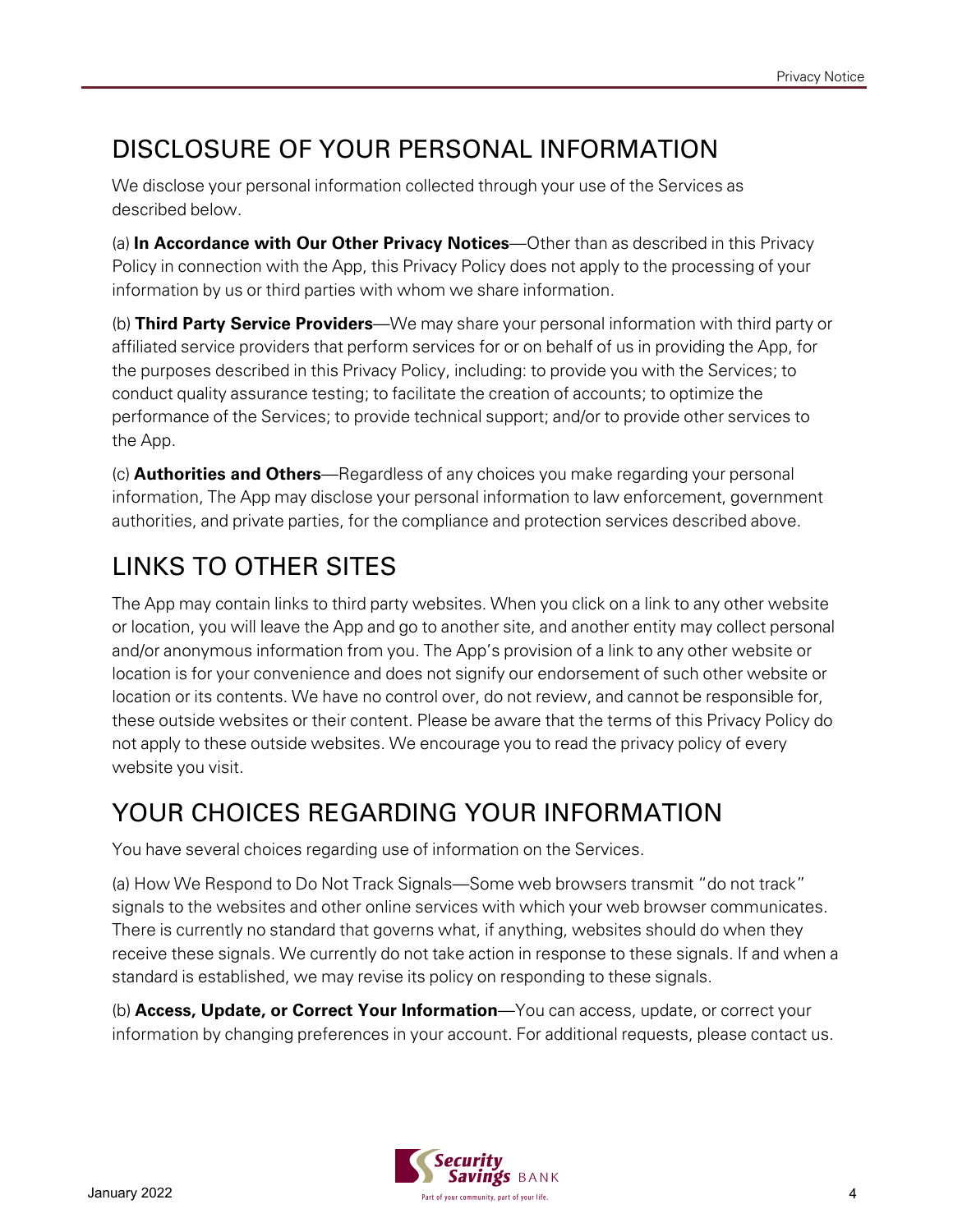(c) Opting Out of Email or SMS Communications—If you have signed-up to receive our email marketing communications, you can unsubscribe any time by clicking the "unsubscribe" link included at the bottom of the email or other electronic communication. Alternatively, you can opt out of receiving marketing communications by contacting us at the contact information under "Contact Us" below. If you provide your phone number through the Services, we may send you notifications by SMS, such as provide a fraud alert. You may opt out of SMS communications by unlinking your mobile phone number through the Services.

(d) Opting Out of Location Tracking—If you initially consented to the collection of geo-location information through the Services, you can subsequently stop the collection of this information at any time by changing the preferences on your mobile device. Please note, if you withdraw consent to our collection of location information, you may no longer be able to use some features of the App.

## SAFEGUARDS AND RETENTION

We implement reasonable administrative, technical, and physical measures in an effort to safeguard the information in our custody and control against theft, loss and unauthorized access, use, modification, and disclosure. Nevertheless, transmission via the internet is not completely secure and we cannot guarantee the security of your information.

# A NOTE ABOUT CHILDREN

The Services are not directed towards individuals under the age of 18, and we do not, through the App, intentionally gather personal information about visitors who are under the age of 18. If a child under 18 submits personal information to us through the App and we learn that the personal information is the information of a child under 18, we will attempt to delete the information as soon as possible.

# PRIVACY POLICY UPDATES

This Privacy Policy is subject to occasional revision. We will notify you of any material changes in its collection, use, or disclosure of your personal information by posting a notice on the Services. Any material changes to this Privacy Policy will be effective thirty (30) calendar days following notice of the changes on the Services. These changes will be effective immediately for new users of the Services. If you object to any such changes, you must notify us prior to the effective date of such changes that you wish to deactivate your account. Continued use of the Services following notice of any such changes shall indicate your acknowledgement of such changes.